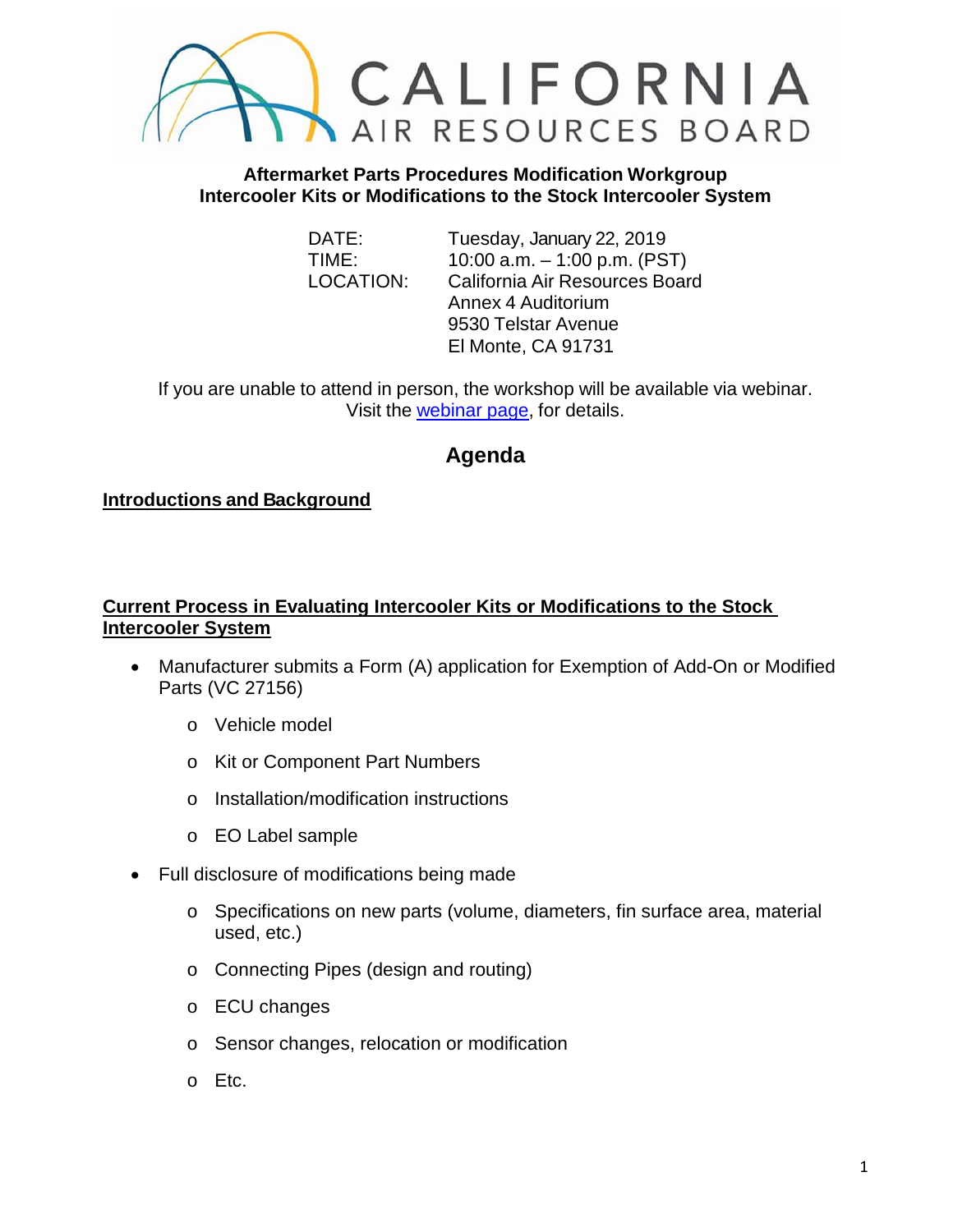- Applications are too complex for one application
	- o Multiple OEMs
	- o Multiple Engine Technologies
	- o Multiple Engine Configurations
	- o Multiple OBD groups
	- o Different Emission Standards
- Application review includes:
	- o Verify devices are production ready (requirement)
	- o Review each set of installation instructions, cross-check OEM service manuals
	- o Review each vehicle on list for worst case test vehicle(s) selection
	- o Research OBD interaction with device-modified parameters
	- o Investigate advertising claims, user reviews, online videos
	- o Request sample devices or components for verification and anti-tampering resistance
- Application follow-up may include:
	- o Send need info letter
		- **Long response time for manufacturers**
		- **Incomplete manufacturer responses**
		- Manufacturer debating/challenging/withholding requested information
	- o Prepare a test memo (if needed)
		- **Complex applications require multiple vehicle/complex test letter**
		- Worst-case vehicle(s) determination based on multiple criteria

#### **Expectations for New Aftermarket Parts Regulation to Streamline the Process**

- Smaller applications based on:
	- o One OEM per application
	- o Same engine design V8, V6, L4, Etc.
	- o Same weight category (PC or LDT or MDV)
	- o Same engine technology or emissions control system
- Transparent application requirements